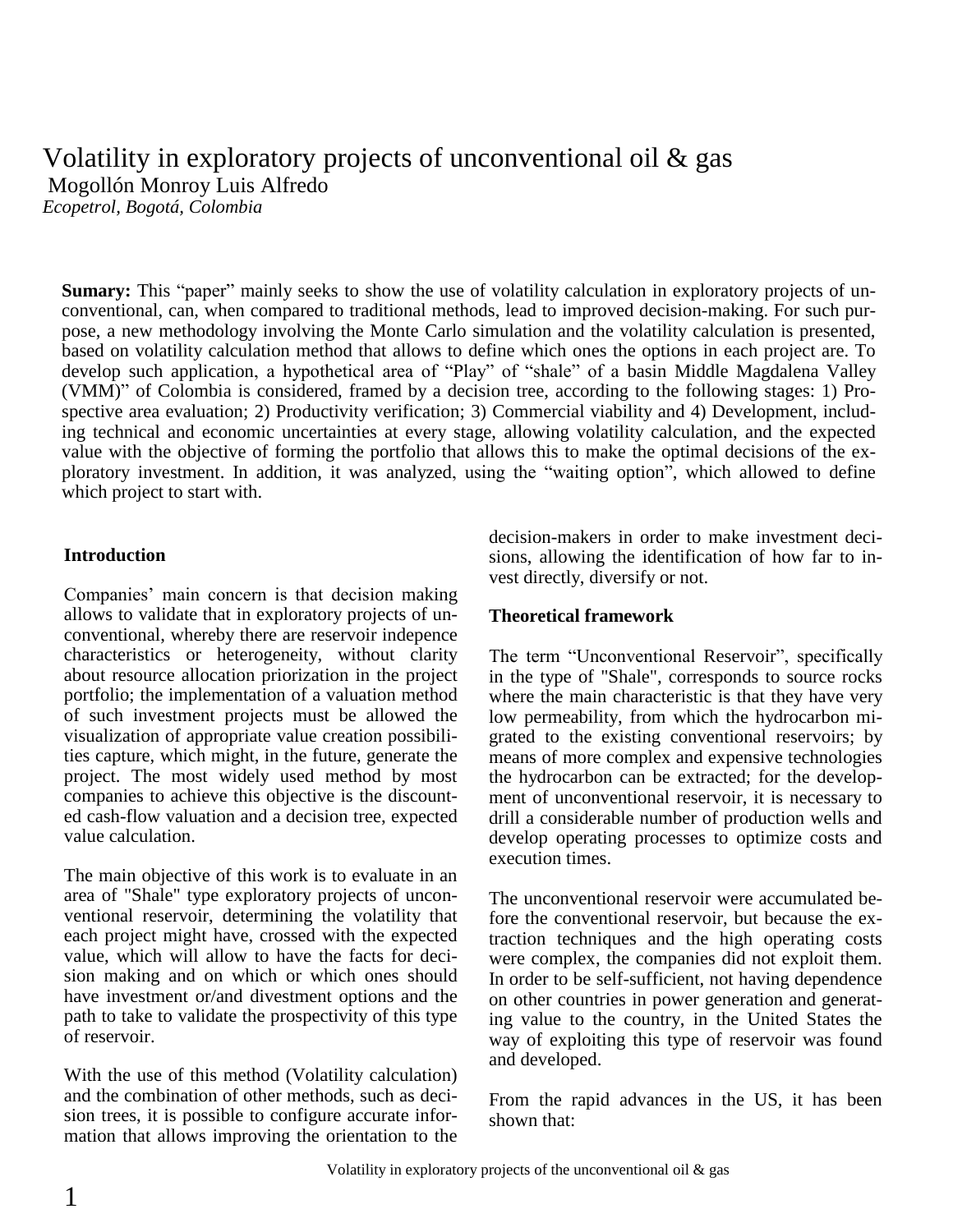- The potential is greater than that of conventional reservoirs.
- This type of reservoir are found in several countries and will allow energy selfsufficiency.

• In Colombia, the type "Shale" unconventional reservoir according to the report "Technically Recoverable Shale Oil and Shale Gas Resources Northern South America" of the EIA, September 2015, for the river basin of the Middle Valley of Magdalena, the recoverable resources are around 4.76 trillion barrels of crude and 18.3 trillion cubic feet of gas.

The concepts of exploration and production for unconventional reservoir are different from the conventional reservoir and the following stages of the exploratory and exploitation process are:

- 1) Prospective area evaluation;
- 2) Productivity Verification;
- 3) Commercial Viability
- 4) Development

The exploratory risk for unconventional reservoir is low (The World Energy Book, 2007, among others); but the exploration processes and exploitation require a high drilling technology and completion combined with soft technologies (process analysis "LEAN", application of just-in-time "JIT", among others), which allow the implementation of light processes, on the spot decision making, cost reduction and optimization of execution times, therefore having tools where the agility and efficiency is the constant for the exploitation is required.

#### Important concepts

In this section, the following concepts taken from resolution 90 341 of March 27, 2014, of the Ministry of Mines and Energy of Colombia, are considered keys for the development of this work:

• Wells reparation: Set of wells. Minimum three (3) up to ten (10) wells, where the main characteristic is given by the geographical proximity and properties of similar reservoirs to maximize production efficiency. The settlement base unit involving payment of royalties will be limited by the envelope formed by the sum of the drainage area of the most distant producing wells the well reparation.

• Economic limit: Production rate of one or more wells reparations beyond which the net flows of the operations are negative.

• Hydraulic stimulation: Treatment of the formation of interest or producer of a well through the use of a stimulation fluid with the aim of improving its productivity. This stimulation is carried out through the pumping of a fluid composed of water, chemicals and propane at a high pressure through the hole of the well, in order to induce fractures in the rock to increase its permeability.

• Horizontal well: Well that contains a section whose deviation from the vertical is greater than 80 degrees and is projected more than 100 feet within the formation of interest.

• Exploratory Confirmation Program: Exploratory activities tending to confirm that there is a discovery of hydrocarbons in an unconventional field.

• Global Drilling Program: Wells reparation, which involves drilling and completion.

• Propant: Constituent of the hydraulic stimulation fluid, usually sand or granulated material, which is used to keep the fracture open, once the pressure of hydraulic stimulation is reduced.

• Wells Pilot Test: Period to determine the productive capacity of the accumulation, estimate the petrophysical characteristics, evaluate the area of influence, the spacing and the possible completions and technologies of stimulation in unconventional reservoir.

For the purpose of Decree 3004 of December 26, 2013, Unconventional Reservoir will be understood as the rock formation with low primary permeability to which stimulation must be carried out to improve the conditions of mobility and recovery of hydrocarbons. The Unconventional Reservoir include gas and oil, in pressed sands and carbonates, methane gas associated with coal seams, gas and shale oil and tar sands.

#### "Shale"

Technically, the term "shale" refers to the size of the grains. "Shale" is a fine-grained sedimentary rock rich in organic, interlayer with siliceous and carbonaceous material. They are expected to be friable (vertically and length); few "plays" are pure clays; the most productive have compositions rich in carbonates and / or silica with less than 25% clays. They are typically the bedrock of conventional reservoir. Another important characteristic is that if the deposit is in a gas window, it can be produced more easily than liquids (smaller molecular size and oil viscosity).

To extract the hydrocarbons from these rocks, we need to use hydraulic fracturing. According to Lahee (1961) the objective is to create conductive channels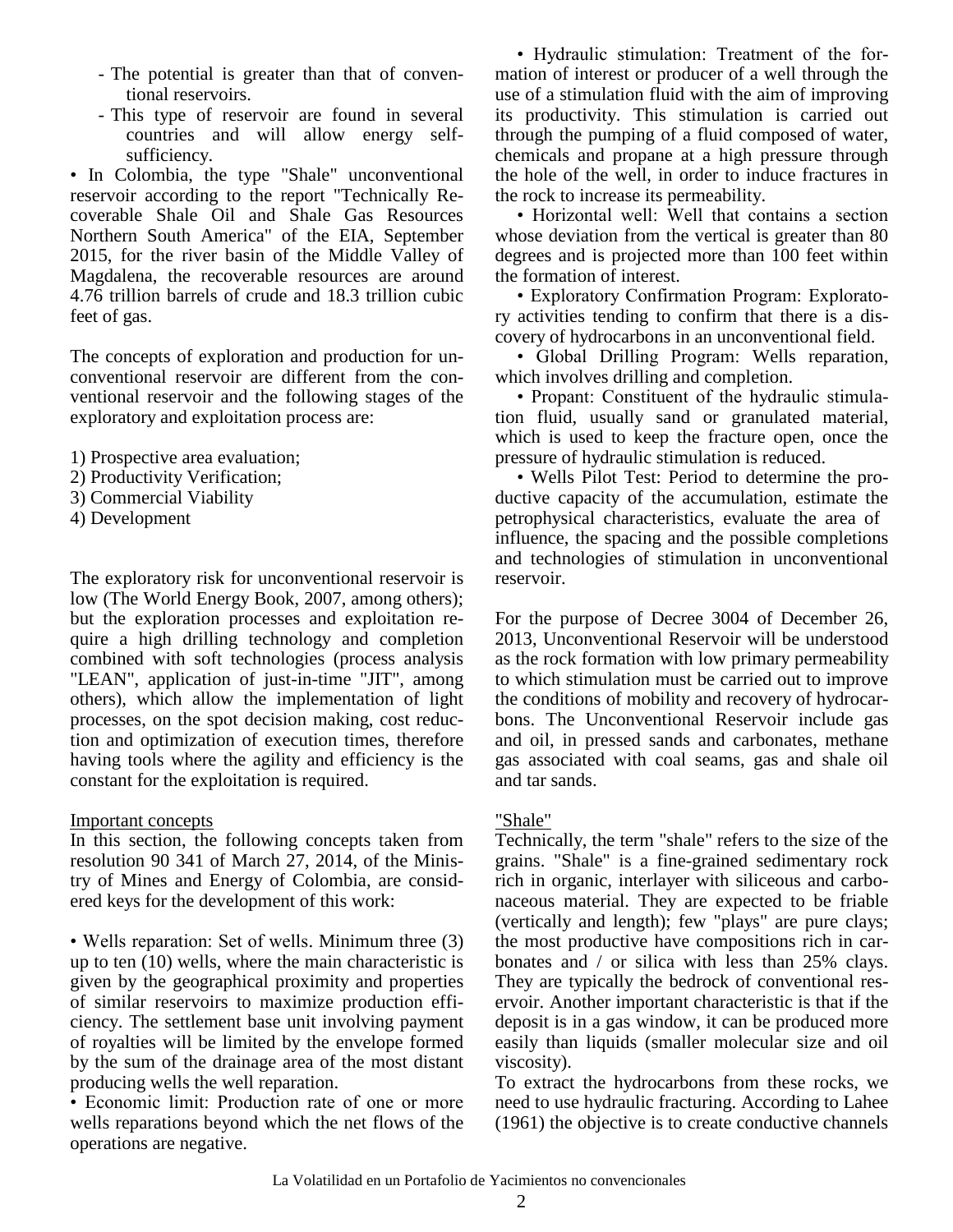through which the hydrocarbon can flow easily into the well. To form a hydraulic fracture it is necessary to pump a fracture liquid (for example water, gels, nitrogen, among others) in the perforation. The rate at which this liquid is pumped must be sufficient to increase the pressure of the well and exceed what is known as fracture gradient of formation. This pressure exerted by the liquid causes cracks in the formation. Then the fracture fluid enters these cracks and increases the size (and length) of the crack. In order to keep the fractures that were formed open, a solid (usually sand screen) is added to the liquid fracture.

#### Aspects for structuring the financial model *Monte Carlo Simulation*

This method involves the simulation of thousands of possible interactions of a project and the calculation of the net present value of the project (NPV) or the present value (PV) for each interaction, using the discounted cash-flow method (DCF) and the analysis of the probability distribution of the NPV results (Kodukula & Papudesu, 2006). In general, each interaction is constructed by taking random values from the probability distributions of the input variables and by calculating the NPV. In contrast to the DCF method, the Monte Carlo method takes into account the uncertainty of the input variables, admitting that their future behavior is unknown. The projects to analyze have the condition of total uncertainty.

#### *Decision tree*

The decision tree, in the project evaluation involving contingent decision-making, is an effective tool. This is represented on a map showing the different strategies that can be taken, their costs and possible outcomes and the probability of a given payment. The NPV of the project is calculated by using the expected value method (Kodukula & Papudesu, 2006).

Consider three elements (Bautista, 2010):

• Decision node, It is represented as a square-shaped figure.

• State node (probabilistic node), It is represented as a circular-shaped figure.

• Connecting arcs between the tree nodes.

#### *Development of the model*

In order to make decisions about this type of projects, the process that allows to diagram the accurate analysis must be taken into account (see Figure 1); the process is described at each stage hereunder:

Figure 1 Process of Exploration, Engineering and Development of "Shale" Projects

**Etapa Exploratoria e Ingeniería**



Source: Author

**Stage 1)** Evaluation of the prospective area: as an application of the set theory, is defined as the area where the variables that define the possible location of the hydrocarbon are intercepted. The thermal maturity (Ro%), the total organic content (TOC%), the thickness of the rock and the depth are crucial to define the most probable area (see figure 2).

• Ro%: refers to thermal maturity and vitrinite is measured at reflectance. Yes: Ro%> 1.0% Dry Gas Ro% 0.5% - 1.0% Condensed Ro% <0.5% Liquids

• TOC% ("Total Organic Content"): refers to organic materials, fossil micro-organisms and plants deposited in the rock that provided the required carbon, oxygen and hydrogen to hold a total of organic matter. It is an important measure of the potential of gas generation or liquid in the formation of the "Shale". For the area to be prospective TOC% must be greater than 2% (the range is from 2% to 14%). If the TOC% drops the Ro% is high.

• Rock Thickness: it is expected that at least it is greater than 100 " that allows to identify the intervals of organic matter.• Depth: It allows the kind of technology required to reach the rock.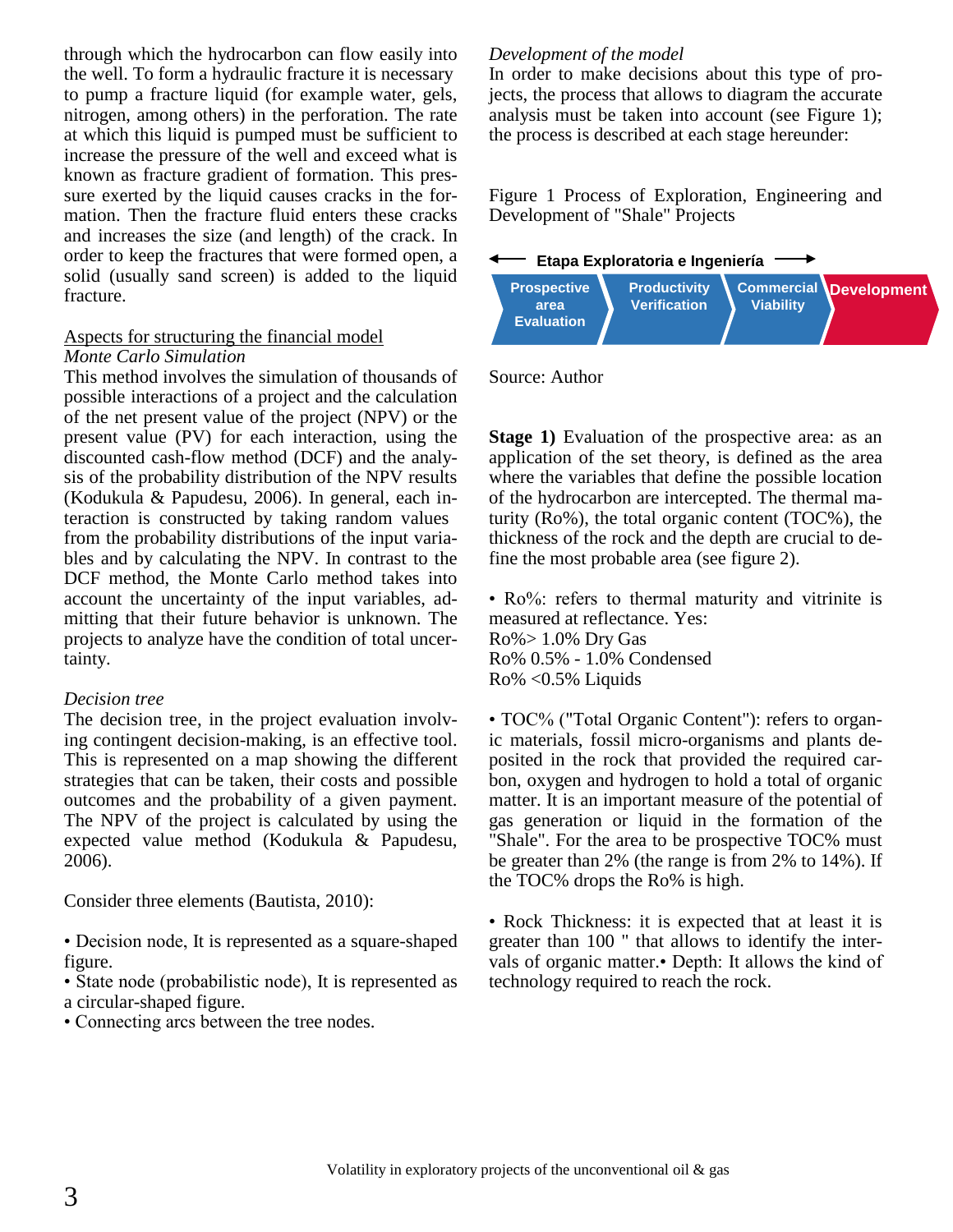Figure 2 Prospective area of the VMM of Colombia



Source: ARI 2013

**Stage 2)** Productivity Verification: at this stage, a vertical well is drilled to obtain information of each possible interval, such as "Core" rocks collection that are analyzed in laboratories to identify the mineralogy, fracturability, pore pressure and permeability; then, defining the best interval, a horizontal reentry is perforated in which the stimulation, completion and production tests are performed; in addition, at this stage the reservoir pressure, the type of hydrocarbon, temperature and how it can reach the surface are determined.

**Stage 3)** Commercial viability: at this stage, the operational model is designed and implemented, at a certain scale, in an appraisal campaign concept of a well plant, taking into account ease of production and modular or fixed hydrocarbons transportation.

**Stage 4)** Development: at this stage a drilling manufacturing model is projected, tested in the previous process. Based on the well distance model and expected production, compared to the cost of each well, a drilling plan is developed in the wells reparation, as defined by the technical standard. This is integrated into the decision tree and the expected value (EMV) is calculated (see figure 3). This process must be developed with the techniques of Just-in-Time Series Production, Theory of Constraints and Planning of Requirements, among others, which allow the development of "LEAN" processes.

Figure 3 Decision tree Calculated EMV



#### Source: Author

**EMV = POS** Evaluation**\*(POS** Productivity Verification**\*(POS** Commercial Viability**\*(NPV** Development**\*POS** Development**))) + (+/-NPV** Fault Development**\*(1-POS** Development**) +/- NPV** Fault Commercial Viability**\*(1- POS** Commercial Viability**) - PV** Fault Productivity Verification **\*(1- POS** Productivity Verification**) - PV** Evaluation **\*(1- POS** Evaluation**)**

Where: EMV=Expected Monetary Value POS=Probability of success in each stage  $NPV = Present Value Net$ PV = Present Value  $+/-$  = indicate Value of PV o NPV in this stage

Portfolio of Unconventional Reservoir

Four projects were taken in which stage 2 will be developed. These projects will be denominated as follows:

Project 1: South Central Zone Li Project 2: Central North Zone Sal Project 3: North Western Zone LS Project 4: Northern Zone Li

#### **Proposed methodology**

Using the Excel model, structured to calculate the base value of each project from the FCF, it was determined that the random variables that have the greatest impact are the production profiles, the price and the investments, from which the following vari-

La Volatilidad en un Portafolio de Yacimientos no convencionales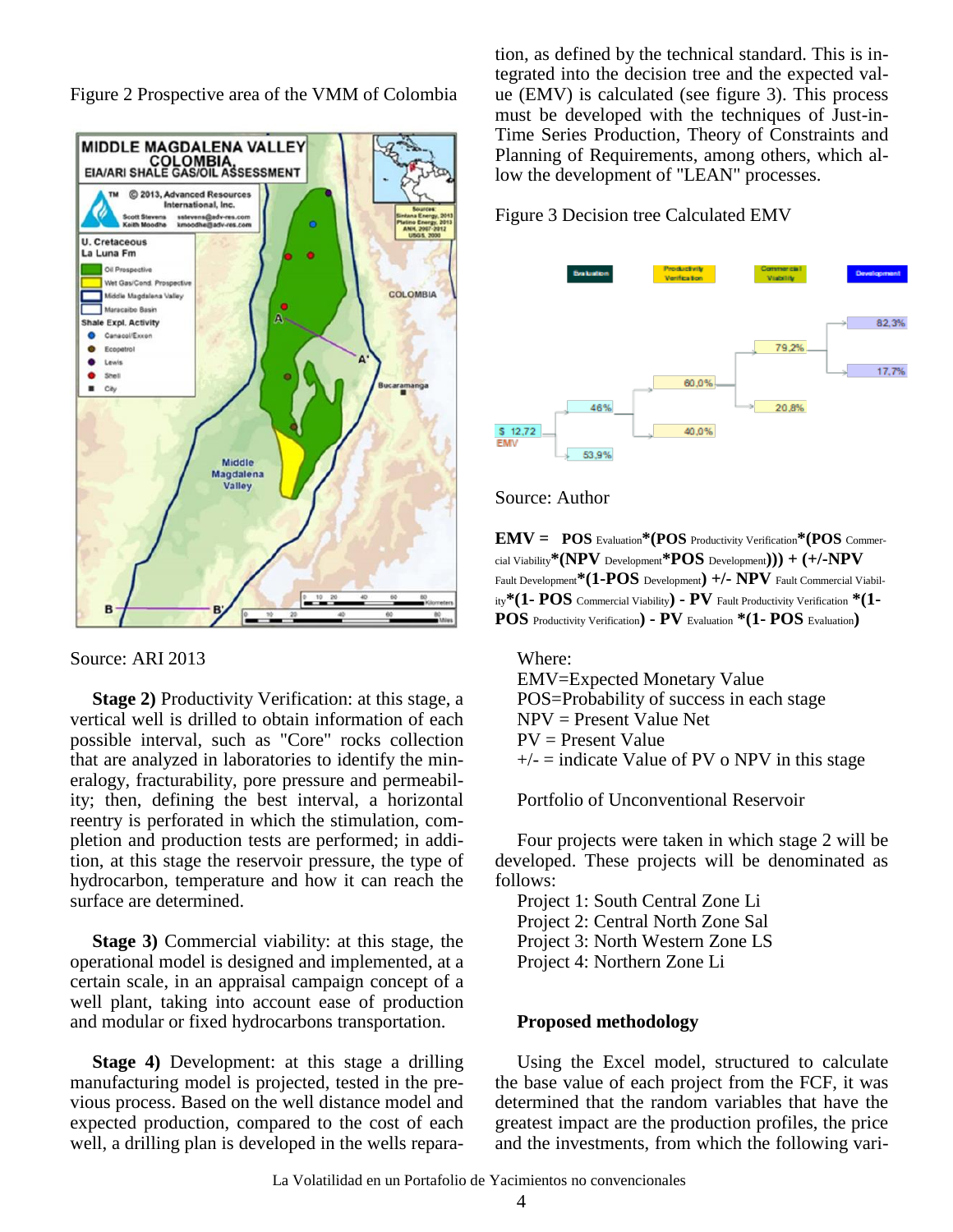ables were correlated: Prices from one validity to another and to each variable was associated with the respective distribution of probability, according to the available record. Figure 4 shows an example of the variables distributions in Project 1, which were extracted when running the model in the Crystal Ball software.

Production Profile per well: the characteristic of these reservoir is that in the first year it declines by 70%

Figure 4a Production per well



Source: Author

The Decline Curve Application analysis in the case is still based on equations and curves described by Arps. Arps applied the Hyperbola equation for defining three general equations to model production declines.

In order to locate a hyperbola three variables are followed.

- The starting point on Y axis, (qi), initial rate.
- $\bullet$  Initial decline rate (Di)
- The degree of curvature of the line (b).

Arps did not provide physical reasons for the three types of decline. It only indicated that exponential decline  $(b=0)$  is the most common and that the coefficient b generally ranges from 0 to 0.5.

Arp's Equation

$$
q(t) = \frac{q_i}{(1+bD_it)^{1/b}}
$$

 $q(t)$  = Production rate at time t

 $qi = Initial Production rate$ 

 $Di$  = The initial decline rate, in percent per year

 $t =$  Cumulative time in days, since the start of production

 $b$  = The decline exponent

The b factor is a correction to the empirically derived decline curve equations which assume nonturbulent, radial flow in the reservoir rocks.

The cost of the well, was determined, according to the historical data and, thus the estimate was made.

Figure 4b Cost per well ( CAPEX)





It is important to note that the cost of the well in the development stage is expected to be 60% lower than the well in the evaluation (exploration) stage; Even so, there is the uncertainty that the value of the well depends on its design and length. The cost of the well under evaluation is worth 37 million dollars.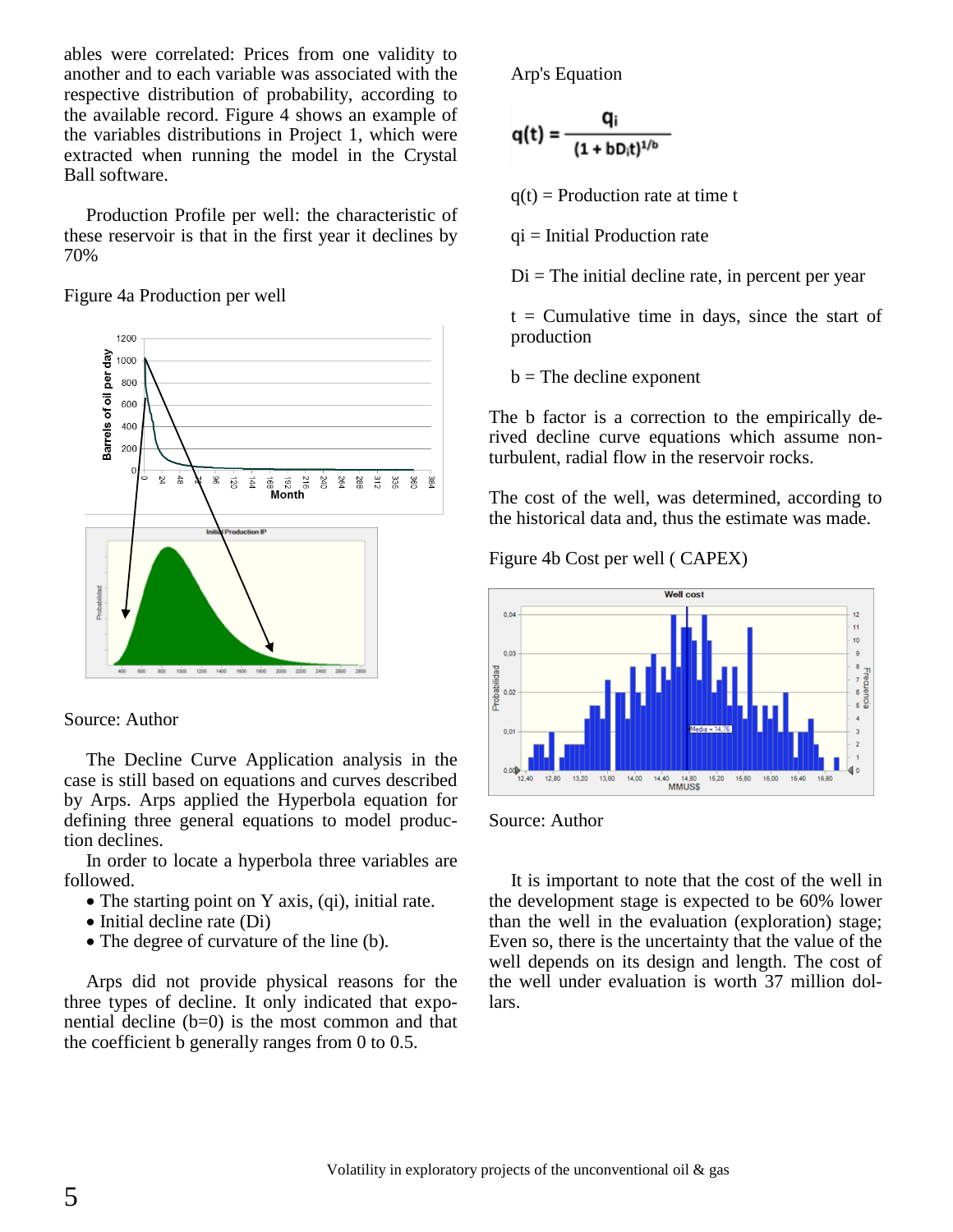For the price, the BRENT brand estimate was used in the Low, Medium and High scenarios and each year was correlated using a stochastic process (geometric Brownian motion).

Figure 4c Oil Price Brent



Source: Author

Oil prices have been recovered to levels allowing the development of this type of projects, but the uncertainty of what a future price may be, is very high (until February 2019 it is at US \$ 63.91 / Bl).

For volatility estimation, the approach taken by Copeland & Antokarov (2001) "Logarithmic present value simulation approach" was taken. The method defines, as a variable to simulate, the standard deviation of the returns from one period to another, which will be denoted as variable Z and which, as a formula, is:

$$
z = \ln\left(\frac{PV_1 + FCF_1}{PV_0}\right)
$$

Where PV1 means present value at time  $t = 1$ , FCF1 means free cash flow over time 1, and PV0 means the present value at the beginning of the project over time  $t = 0$ .

(1)

The standard deviation obtained in the simulation for variable Z is the volatility of the project.

After having all the variables that handle uncertainty with their respective distributions and dependencies, by means of the Monte Carlo simulation, all the possible values that stochastically can take the returns of the underlying asset are represented. From the table of statistical indicators, the standard deviation of the variable Z is taken as the value of the volatility. Figure 5 shows an example of the output distributions of the variable Z (standard deviation of the yields) of the project (1), which were extracted when running the model in the CrystalBall software.





Source: Author

The result of the expected value (EMV) of each project with its distribution was also obtained (see figure 6).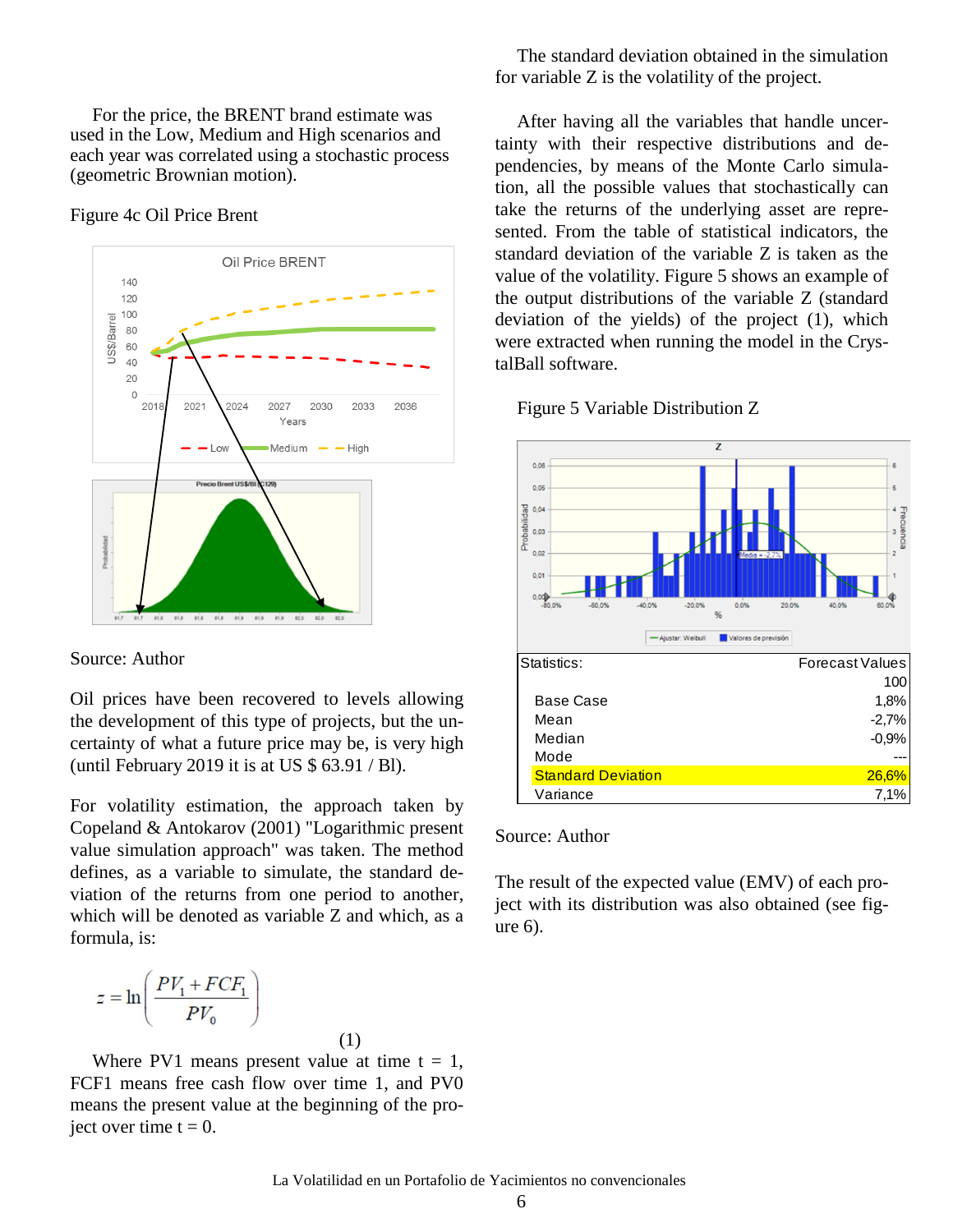



Source: Author

From the resulting value of the simulation (the volatility obtained), the matrix is constructed between the expected value and Volatility (see figure 7)

Figure 7 Expected Value vs Volatility of Portfolio the Unconventional Projects



Figure 7 shows four projects. The most important decision making is decided what project can invest or not execute additional, which feasible portfolio will be to take, according to the results the project 2 should not be executed because its EMV<0 and low volatility, the project 4 has high volatility and the recommendation will be to search a partner to share the risk. And finally the projects 1 and 3 are the efficient and envelope for the unconventional reservoir.

## **Two-year Waiting Option Analysis**

The question is: Which project to initiate with (Project 1 or Project 3), taking into account the following:

a. The country will lose its crude self-sufficiency in 6 years, since the reserves are of 2.0 trillion barrels and gas self-sufficiency is of 5 years, as the reserves are 4.5 trillion cubic feet. According to the above, it is necessary to start the exploration of this type of deposits, which in initial calculations may be in a range of 2 to 7 billion recoverable barrels and 20 trillion cubic feet of gas.

b. For the analysis of the "waiting" option, the decision tree was used with probabilities and it was found that project 1 must wait for better technical information to be obtained which will allow to reduce subsoil uncertainties and thus improve its value, as shown in Figure No. 8a and 8b.

Figure 8a Expected Value of execute project now



Source: Author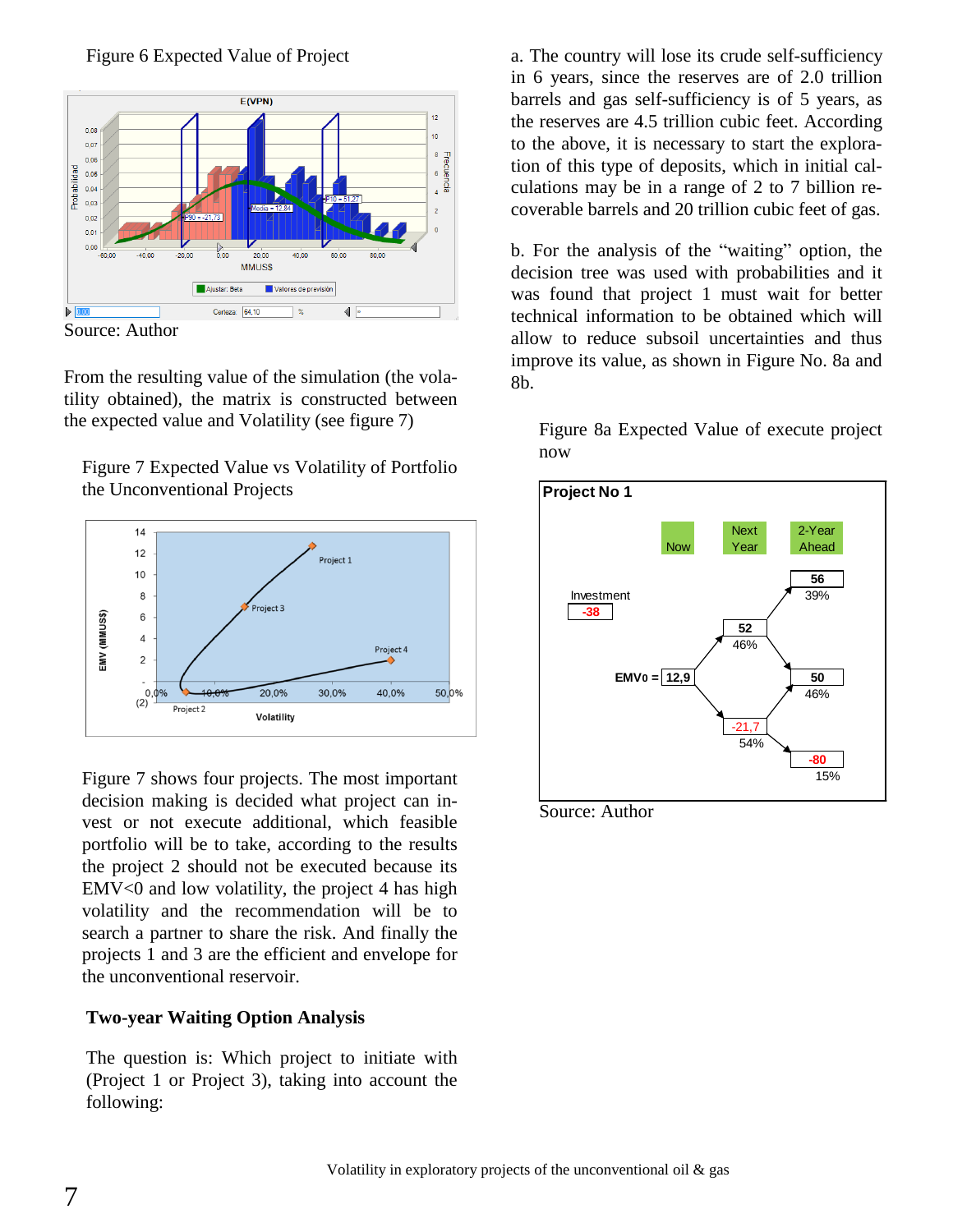Figure 8b Expected Value the option to wait





### **Conclusions**

Companies make the project prioritization decisions under a deterministic conception, limited to the moment of acceptance or rejection, but the reality is different, since it may be losing value by not identifying the real value with evaluation methodologies, more in line with the successive decisions and changes that make up an inversion project; such is the case in the hydrocarbons evaluation of unconventional reservoir, specifically "Shale".

In the document became evident that the analyst must pay special attention when applying methods that were originally developed for evaluation. There are shortcomings when making a direct extension of valuation methods from financial options to real options. If the mathematical assumptions on which the theory is based do not correspond to the practice. In these cases, variations of the method should be applied to correct the problems of non-compliance of the assumptions.

The presented methodology is one of the possible alternatives for the project valuation in unconventional reservoir, based on volatility, so it can be enriched, according to the needs of the specific cases to be evaluated. It is also possible to modify it to improve the estimation of the input

variables. For example, the assigned probabilities can be perceived as subjective. To obtain a better and more reliable estimate, you can make use of tools such as Bayesian networks. You should seek ways to complement the methodology without complicating it to a large extent.

The analysis of the "waiting" option allows us to conclude that when there is high volatility it is advisable to wait for projects with less volatility to be developed initially, as long as the expected value is positive. Therefore, the analysis shows that it must start with Project 3.

### **References**

Amram, M., & Kulatilaka, N. (1998). Real options: Managing strategic investment in an uncertain world. Boston, EE.UU: Harvard Business School Press.

Bailey, W., Couët, B., Bhandari, A., Faiz, S., Srinivasan, S., & Weeds, H. (2004). Valoración de las opciones reales. Oilfield Review , 15 (4), 4-19.

Bautista, R. (2010). Evaluación de proyectos mediante opciones reales: Una introdución práctica. Bogotá, Colombia: Ediciones Uniandes.

Calle, A., & Tamayo, V. (2009). Decisiones de inversión a través de opciones reales. Estudios gerenciales , 25, 107- 126.

Cobb, B., & Charnes, J. (2007). Real Options Valuation. 2007 Winter Simulation Conference (págs. 173-182). Washington D.C.: IEEE Press.

Copeland, T., & Antikarov, V. (2003). Real options: A practitioner's guide. EE.UU: Thomson TEXERE.

Damodaran, A. (2002). The promise and peril of real options. Recuperado el 21 de Julio de 2010, de New York University Stern School of Business: http://pages.stern.nyu.edu/~adamodar/pdfiles/papers/realop t.pdf

Haahtela, T. (2008). Separating ambiguity and volatility in cash flow simulation based volatility estimation. 21 de Julio de 2010, de Real Options Group: http://realoptions.org/papers2008/Haahtela%20Tero%20- %20HaahtelaROC2008.pdf

Hull, J. (2009). Options, futures and other derivatives (Vol. 7). Nueva Jersey, EE.UU: Pearson Prentice Hall.